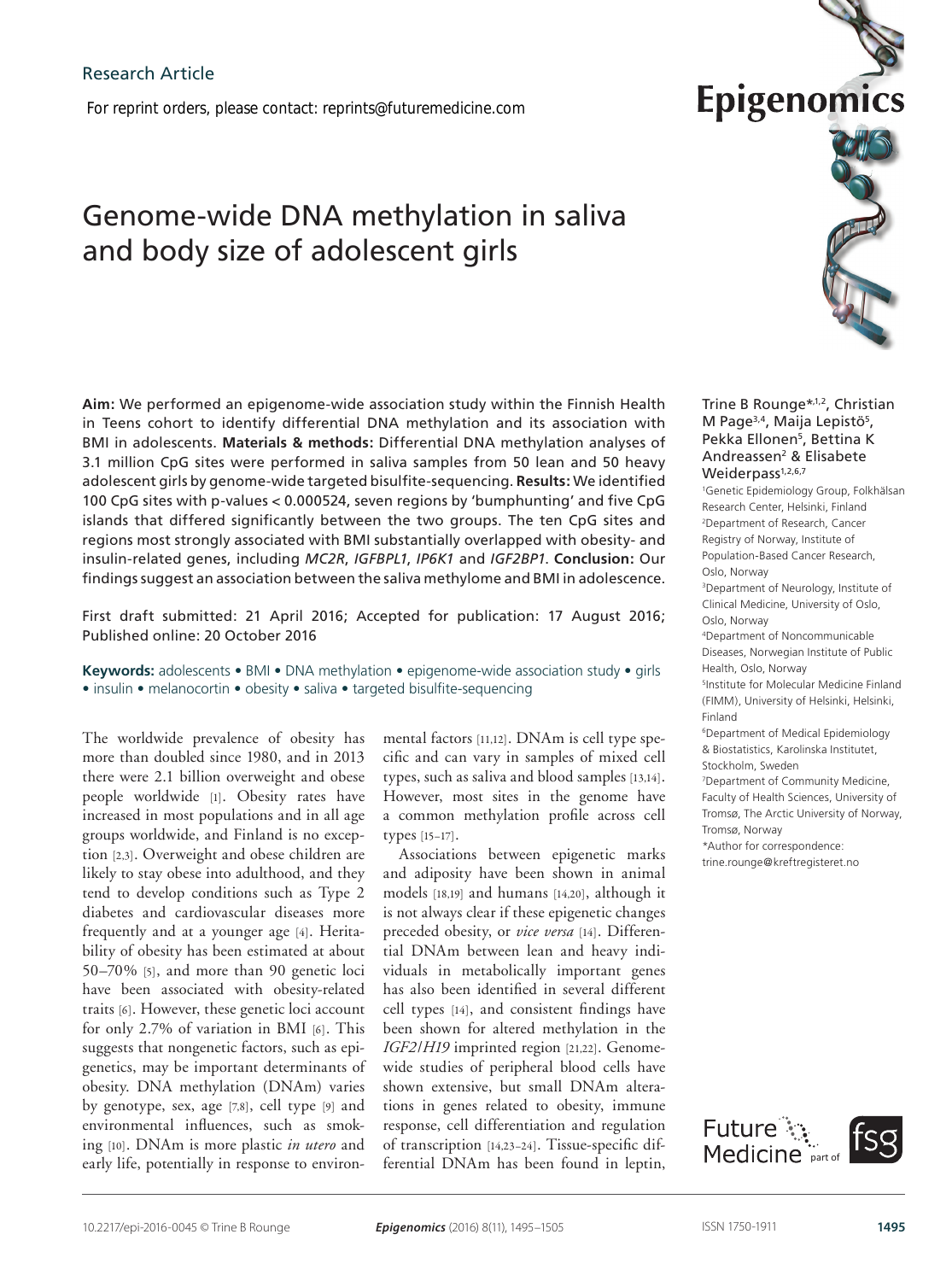pro-opiomeanocortin, glucose transporter-4 and insulin [20,25,26]. A large epigenome-wide association study (EWAS) on whole blood from European cohorts showed obesity-associated DNAm in *HIF3A*, which was replicated in other studies and tissues [27,28].

In adolescents, five gene regions showed differential DNAm between those that lost weight in an intervention study and those that did not [29]. One study reported that DNAm at the *RXRA* locus at birth accounted for 26% of the variation in obesity at age 9 years [30]. Moreover, DNAm in cord blood has been associated with body size and composition in childhood, although few CpG sites were significant after correcting for multiple testing [31].

We performed an EWAS study of saliva DNAm in lean and heavy adolescent girls from the Finnish Health in Teens (Fin-HIT) cohort with the aim to identify differential DNAm and its association with body size. In addition, we aimed to show the usefulness of saliva as a source of DNA in EWAS studies.

## **Materials & methods**

## Participants

The Fin-HIT study included about 11,000 adolescents aged 9–12 years from schools throughout Finland. Within the framework of the Fin-HIT study, all adolescents received a measuring tape and written detailed instructions, including pictures, on how to measure and report height, weight and waist circumference at home with the assistance of an adult. We used this information to calculate BMI (weight in kg/height in m2 ). For the present analysis, we randomly selected 100 Fin-HIT cohort members aged 11 years: 50 from the tenth percentile of BMI  $\left($  < 15 kg/m<sup>2</sup>) and 50 from

the 90th percentile of BMI  $(>21.9 \text{ kg/m}^2)$ , referred to as lean and heavy girls, respectively (Table 1). The Fin-HIT participants reported their menarcheal status in the baseline electronic questionnaires, answered at school on tablets. Of the girls included in this study 60 had reached puberty (menarche = yes), 35 had not (menarche = no) and five did not answer the question (missing). The menarche status was included as a covariable in the model to adjust for weight differences due to puberty.

The Coordinating Ethics Committees of the Hospital Districts of Helsinki and Uusimaa approved the study, and informed consent was obtained from all adolescents and one of their legal guardians.

## Procedures

All Fin-HIT cohort members provided saliva samples at baseline using the Oragene DNA Self-Collection Kit (OG-500, DNAgenotek). DNA was extracted from these samples using an automated protocol and chemagic DNA Saliva Kit (PerkinElmer, MA, USA). Three μg of DNA were used as an input in the targeted bisulfite sequencing (TBS) protocol. The SureSelect<sup>XT</sup> Human Methyl-Seq (Agilent, CA, USA) protocol, including DNA shearing, ligation of methylated adapters, capturing by hybridization, bisulfite conversion using Zymo Research's EZ DNA Methylation-Gold Kit (Zymo, CA, USA), PCR amplification, indexing and sample pooling, was used according to the manufacturer's recommendations. The predesigned target system captured a 84 Mb target and 3.7 million CpG sites. This includes CpG islands (20 Mb), cancer and tissue specific differential methylated regions (10 Mb), Gencode promoters (37 Mb), CpG island

Table 1. Overview of the characteristics of the 100 11-year-old girls from the Finnish Health in Teens study and corresponding saliva samples.

| Phenotype data                             |             | Mean (min/max) Lean mean ( $n = 50$ )<br>(min/max) | Heavy ( $n = 50$ )<br>(min/max) | p-value                 |
|--------------------------------------------|-------------|----------------------------------------------------|---------------------------------|-------------------------|
| BMI (kg/m <sup>2</sup> )                   |             | 14.4 (12.8/15)                                     | 24.1 (21.9/32.1)                | $< 2.2 \times 10^{-16}$ |
| Waist circumference (cm)                   |             | 58.2 (52/64)                                       | 79.6 (70/93)                    | $< 2.2 \times 10^{-16}$ |
| Menarche                                   |             | 0.64                                               | 0.614                           | 1                       |
| <b>Sequencing data</b>                     | <b>Mean</b> | <b>Min</b>                                         | <b>Max</b>                      |                         |
| High-quality sequencing pairs              | 42 mill     | 19 mill                                            | 80 mill                         |                         |
| Cytosine position analyzed                 | 1647 mill   | 49 mill                                            | 2922 mill                       |                         |
| CpG at 10x coverage                        | $3.1$ mill  | $2.3$ mill                                         | 6.7 mill                        |                         |
| CpG at 50x coverage                        | $1.2$ mill  | $0.1$ mill                                         | 2.2 mill                        |                         |
| CpG at 100x coverage                       | $0.4$ mill  | 3481                                               | $1.0$ mill                      |                         |
| Methylated CpG autosomal (%)               | 49.2        | 43.5                                               | 60.8                            |                         |
| Methylated CpG mitochondria (%) 2.3        |             | 0.63                                               | 20.6                            |                         |
| Max: Maximum; Mill: Million; Min: Minimum. |             |                                                    |                                 |                         |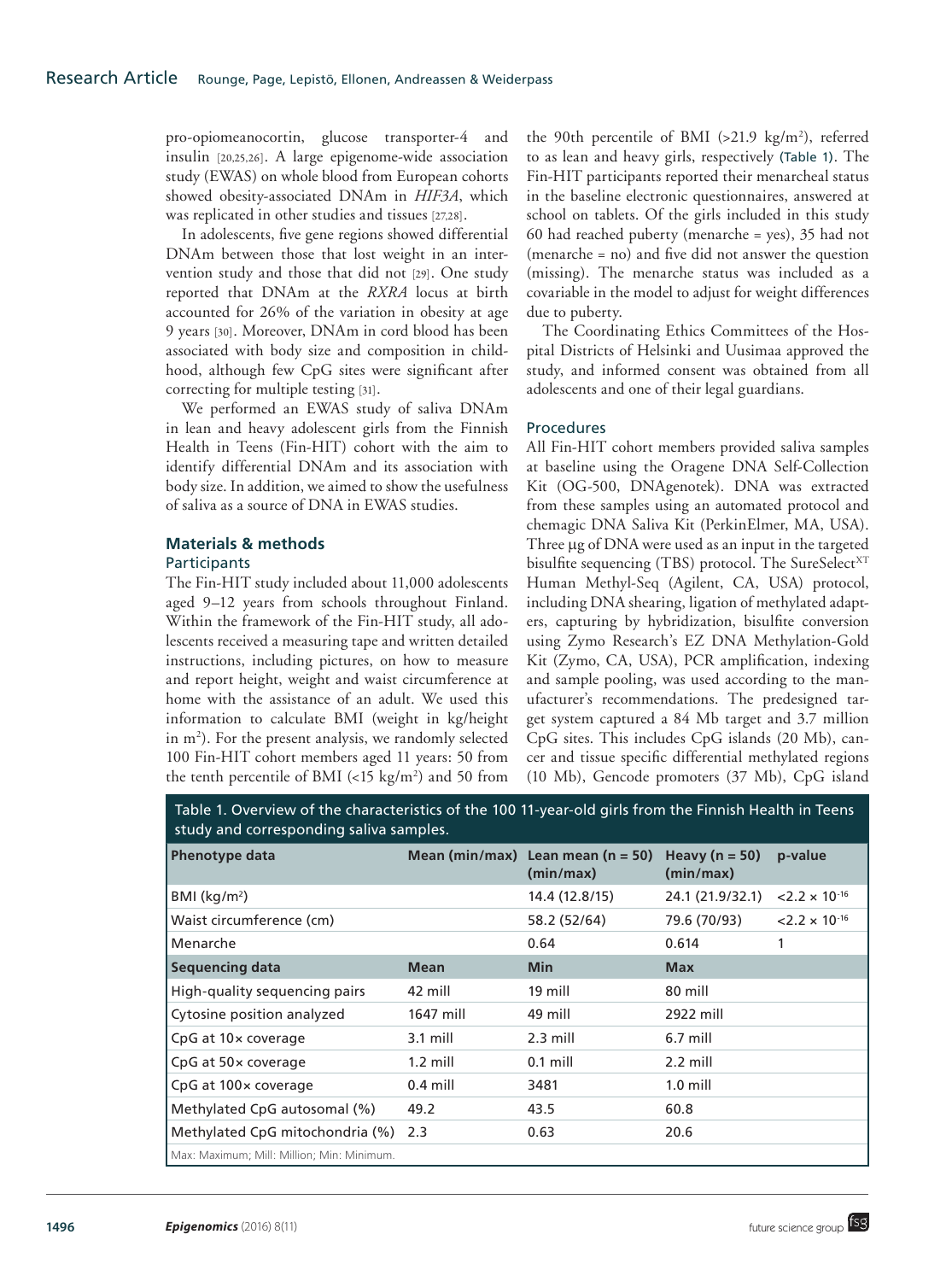shores and shelves, DNase I hypersensitive sites, Refseq genes and Ensembl regulatory features (48 Mb) (Supplementary Information 1). The libraries were sequenced on a HiSeq (Illumina, CA, USA) with a 2 × 93-101 bp length and an average depth of 13 gigabases per sample. TBS produces DNAm values for all CpGs within its target, yielding a consecutive high-resolution view of the DNAm over entire regions.

#### Bioinformatics & statistical analyses

A custom script produced β-methylation values from raw sequencing data by combining open-source softwares. First, low-quality sequences and adaptors were removed using the Nesoni clip (version 0.115) [32]. After removal of duplicate sequences, the bisulfite-converted sequence reads were then mapped to the human genome (hg19) using Bismark (version 0.10) [33]. This software transformed the sequences into a C–T and G–A version and each of the transformed sequences were aligned to equivalently preconverted reference genome using four parallel instances of the short read aligner Bowtie2 (version 2.0.5) [34]. The Bismark methylation extractor and custom formatting scripts were used to calculate β-methylation values for CpG sites. The first seven bases of each sequence were ignored, as a strong bias toward nonmethylation was caused by the insertion of unmethylated cytosines during end-repair in the sequencing library preparation. CpG sites at which more than 25% of the samples had less than  $10 \times$ coverage were discarded. Cytosines in a non-CpG context and mitochondrial DNA is only methylated to a small extent, thus hypermethylation can be interpreted as less than optimal efficiency of the of bisulfite conversation reaction. Methylation of non-CpG cytosines and mitochondrial CpG were highly correlated among the samples  $(r^2 = 0.99)$  (Supplementary Information 2). We used the average level of mitochondrial DNAm in the sample as a measurement of bisulfite conversation efficiency in the model.

Differential DNAm at CpG sites between lean and heavy girls was identified using a logistic regression model adjusting for puberty status and mitochondrial DNAm. The accumulation of the samples at the extreme end of the waist circumference or BMI range makes linear regression unsuitable. Thus, a case–control design with logistic regression was found most appropriate to identify differentially methylated CpG sites. After adjustment for multiple testing with a false discovery rate, no individual CpG site was significant.

To identify differentially methylated regions by combining near-by CpG sites, we used two different approaches: Bumphunter and Fisher's method [35,36]. Bumphunter was used to identify differentially methylated regions independent of gene annotation, as implemented in R by Aryee *et al.* [37]. We used the same covariates as in the logistic regression model described above, and set a cut-off for the first screening step at the top 0.1% of signals. The maximum allowed distance between CpG sites within the same regions was set to 1500 bp, and the number of bootstraps to 500. Since this approach is independent of gene annotation, and can give results that are difficult to interpret in a biological setting, we also tested each CpG island for any enrichment of p-values. This was done by aggregating the p-values from all CpG sites within each island, and applying an extension of Fisher's method [36], to summarize the individual CpG-wise p-values in to one p-value for each CpG Island. The correlation between the p-values was assumed to be the same as the correlation between the methylation values, estimated using the Spearman's rank correlation coefficient. The qq-man application in R was used to produce Manhattan plots and QQ-plots [38].

Pathways enriched for differential DNAm were evaluated using the improved gene set enrichment analysis for genome-wide association studies (i-GSEA4GWAS v1.1) [39]. Predefined biological pathways and processes, including Biocarta, KEGG, Reactome pathways and gene ontology gene sets were assessed for enrichment. CpG sites up to 10 kb upstream and downstream of a given gene were mapped to the gene and the maximum -log (p-value) of all the CpG sites mapped to that gene was used to represent the gene. i-GSEA4GWAS uses site label permutation. We report the p-value and false discovery rate for the statistically significant gene sets < 0.001 and the associations for each CpG site and island for the outcome variable BMI.

#### **Results**

The difference in mean BMI between lean and heavy girls was  $9.7 \text{ kg/m}^2$ , and the difference in waist circumference was 21.4 cm. Menarche was reported by 64% of lean girls and 78% of heavy girls (Table 1).



**Figure 1. Manhattan plot of CpG sites with differential DNA methylation in lean and heavy adolescents.**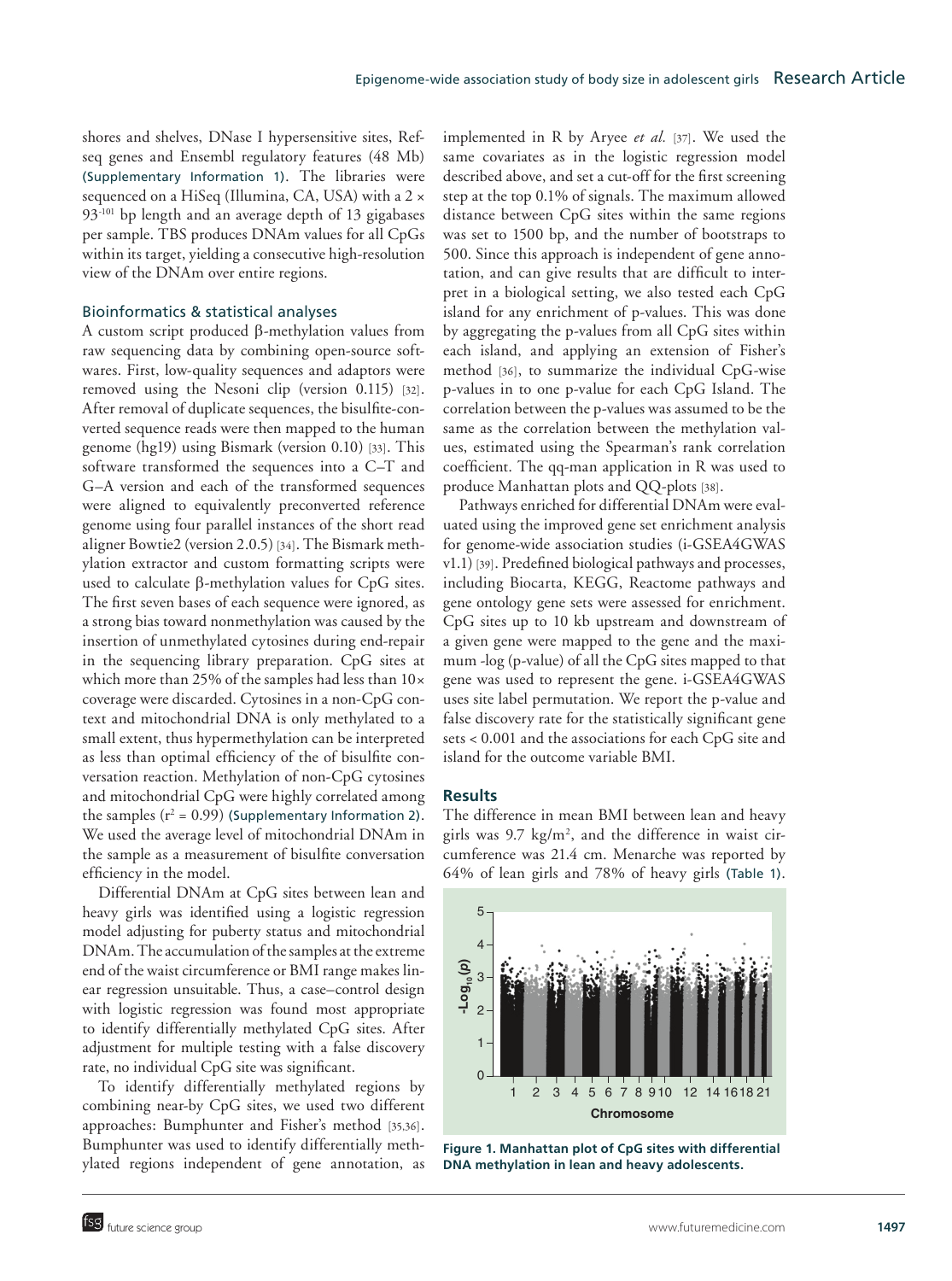We sequenced 3.1 million CpG sites with the minimum 10× coverage, and 1.2 million of these sites had more than 50× coverage. The mean DNAm on autosomal CpG sites for all samples was 49.2%, and we could not identify a statistically significant difference between the global autosomal DNAm levels between the groups. As expected, most mitochondrial CpGs were hypomethylated.

The genome-wide differential DNAm analyses between lean and heavy girls, adjusted for menarcheal status and bisulfite conversion, resulted in a top list of 100 CpG sites with p-values below  $5.28 \times 10^{-4}$ (Figure 1), but none that were genome-wide significant. More than 300 CpG had a p-value lower than 10-3. The two differential CpG sites (chr12: 78227663; p-value  $4.90 \times 10^{-5}$  and chr18: 13868825; p-value  $9.53 \times 10^{-05}$ ) most strongly associated with BMI were located within the *NAV3* intronic region and within the CpG island upstream of the obesity-related *MC2R* gene (Table 2). For both sites a significant hypermethylation in heavy relative to lean girls was observed (Figure 2A & B). The difference in DNAm varied across the groups in at least three closely related sites between 13868800 and 13868800 on chromosome 18 (*MC2R* region), with position 13868825 (cg27031837) showing the strongest association (Figure 2D). No notable difference in DNAm was observed surrounding chromosome 12 position 78227663 (Figure 2C). The top ten list of strongest associated CpG sites included four sites that were located in or nearby obesity-related genes (*MC2R*, *TMOD1*, *SLC35D3* and *IGFBPL1*), and two sites (*MICAL2* and *NRP2*) were located in or nearby genes of interest in obesity research. Four CpG sites overlapped with targets on the 450K array (cg27031837, cg24371251, cg02203665 and cg01154445).

Significant differences in DNAm were observed in genomic regions and CpG islands associated with BMI. Seven regions, independent of annotation, were identified with the software bumphunter to have a significant aggregation of closely located differential DNAm sites (Table 3). The region with the strongest association with BMI was located in a gene-dense region upstream of the diabetes-related *IP6K1* gene. 'Bumphunting' also identified a region including 18 CpG sites within the CpG island upstream of the MPL gene to be significantly different methylated in lean and heavy girls. The annotation specific analyses using the extended Fishers method identified five CpG islands to have genome-wide significant differential DNAm associated with BMI (Table 3). Notably, the CpG islands upstream of the *IGF2BP1* gene was among the top five hits (Table 3). The TBS allowed a detailed view of correlation between differential DNAm within genomic locations. A consecutive mean difference in DNAm throughout the regions was observed in proximity of *NXN*, *MPL*, *ABLIM2* and *IGF2BD1* (Figure 3C, E, F & J, respectively). A few colocalized sites were driving the DNAm difference over the regions close to *MYO1E*/*LDHAL6B* and *TRPV5* (Figure 3B & D, respectively). No clear correlation in differential DNAm could be observed in proximity of *AMIGO03*, CpG island 24 (6512) on chromosome 5, *PCDH19* and *GRK4* (Figure 3A, G, H & I, respectively).

Gene set enrichment analysis identified pathways enriched for genes in a 10-kb range of CpG sites with

|                 | Table 2. The ten DNA methylation sites most strongly associated with BMI. |                        |                                                                                                                 |                                              |                         |                                |                                        |        |
|-----------------|---------------------------------------------------------------------------|------------------------|-----------------------------------------------------------------------------------------------------------------|----------------------------------------------|-------------------------|--------------------------------|----------------------------------------|--------|
| Chr             | <b>Pos</b>                                                                | p-value<br>adjusted    | Heavy relative n<br>to lean                                                                                     |                                              | <b>Mean</b><br>coverage | Close genes                    | <b>Obesity</b><br>related <sup>+</sup> | Ref.   |
| 12              | 78227663                                                                  | $4.90 \times 10^{-05}$ |                                                                                                                 | 93                                           | 34                      | NAV <sub>3</sub>               |                                        |        |
| 18              | 13868825                                                                  | $9.53 \times 10^{-05}$ | ↑                                                                                                               | 93                                           | 45                      | MC2R, CpGi:37,<br>cg27031837   | <b>Yes</b>                             | [40]   |
| 2               | 180728399                                                                 | $1.08 \times 10^{-04}$ | ↑                                                                                                               | 94                                           | 111                     | ZNF385B/mir1258,<br>cg24371251 |                                        |        |
| 12              | 5153954                                                                   | $1.33 \times 10^{-04}$ | ↑                                                                                                               | 94                                           | 77                      | KCNA5, CpGi:125                |                                        |        |
| 11              | 12114874                                                                  | $1.36 \times 10^{-04}$ | ↓                                                                                                               | 94                                           | 255                     | MICAL2                         | Potentially                            | $[41]$ |
| 9               | 100262507                                                                 | $1.51 \times 10^{-04}$ | ↑                                                                                                               | 94                                           | 115                     | TMOD1, cg02203665              | Yes                                    | $[42]$ |
| 3               | 122720613                                                                 | $1.54 \times 10^{-04}$ | ↑                                                                                                               | 94                                           | 101                     | SEMA5B                         |                                        |        |
| 6               | 137244696                                                                 | $1.62 \times 10^{-04}$ | ↑                                                                                                               | 93                                           | 49                      | SLC35D3, CpGi:270              | <b>Yes</b>                             | $[43]$ |
| 2               | 206548172                                                                 | $1.66 \times 10^{-04}$ | ↓                                                                                                               | 93                                           | 41                      | NRP2, cg01154445               | Potentially                            | $[44]$ |
| 9               | 38487226                                                                  | $1.67 \times 10^{-04}$ | ↑                                                                                                               | 93                                           | 63                      | <b>IGFBPL1/FAM95C</b>          | Yes                                    | $[45]$ |
| $A \cdot \cdot$ | .<br>the contract of the contract of the contract of the con-             |                        | the contract of the contract of the contract of the contract of the contract of the contract of the contract of | the company of the company of the company of |                         |                                |                                        |        |

↑ Hyper- and ↓ hypo-methylation in heavy relative to lean girls. ↑↓ No consistent directionality.

† Examples are referred. Chr: Chromosome; Pos: Position.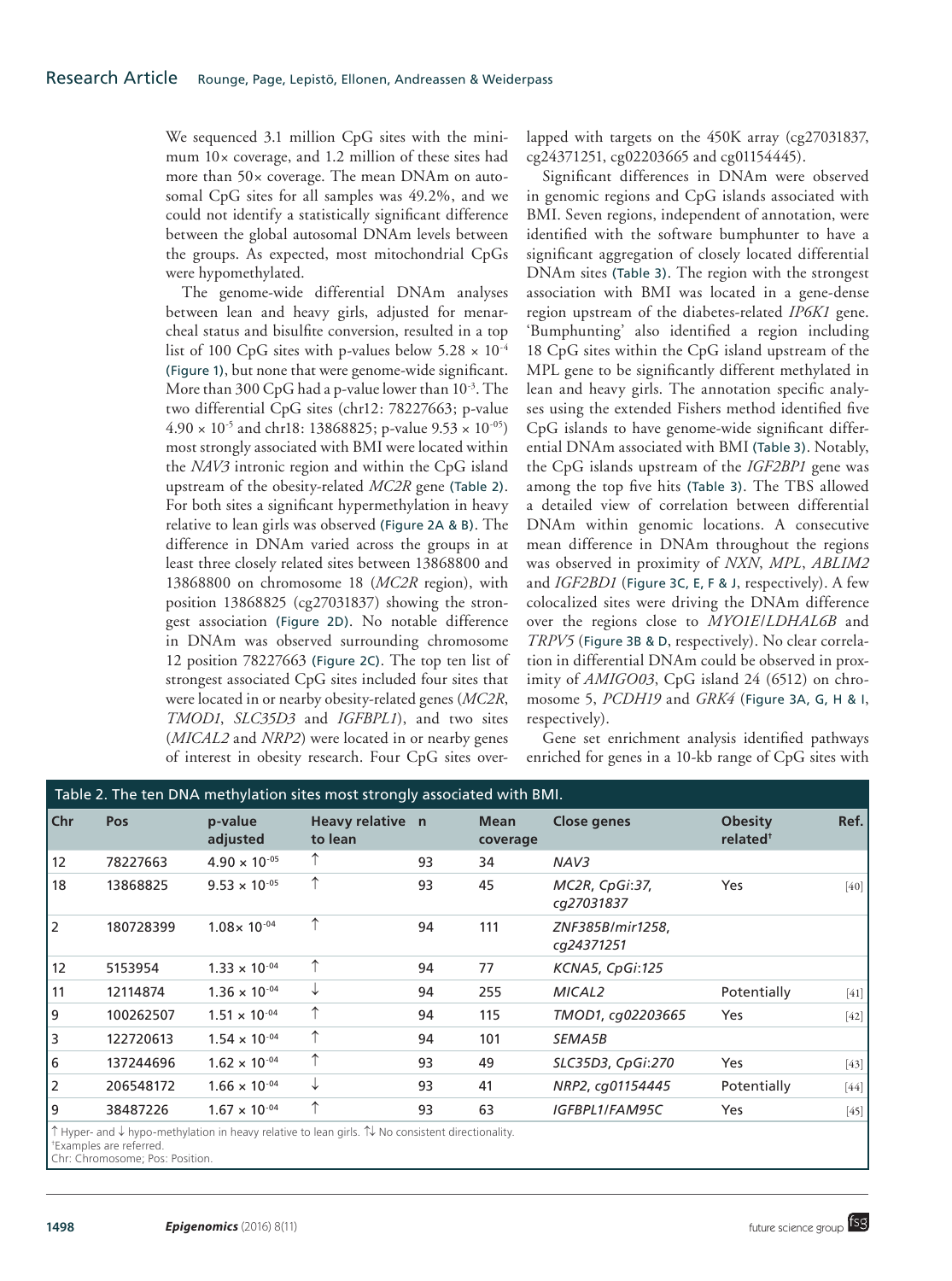

**Figure 2. Detailed overview of DNA methylation of the two associated CpG sites with the strongest association with BMI and the surrounding regions.** A boxplot of DNAm values for the lean and heavy group for: **(A)** position chr12:78227663 and **(B)** chr18:13868825. The targeted bisulfite sequencing also captures DNAm of the surrounding regions, here showing difference in mean DNAm in the lean group (dashed line) and heavy group (solid line) for: **(C)** chr12:78227586–78227757 and **(D)** chr18:13868730–13868997. chr: Chromosome; DNAm: DNA methylation.

differential DNAm. Pathways such as metabolism of androgen and estrogen, starch and sucrose, and porphyrin and chlorophyll were enriched with nominally significant CpG sites (Table 4). All these gene sets contained the genes *UGT1A1*–*10*.

### **Discussion**

We identified genomic sites, regions and pathways that differed in saliva DNAm between 11-year-old lean and heavy Finnish girls by investigating 3.1 million CpG sites. Many of the sites and regions were colocated with known obesity-related genes, predominantly in the insulin-melanocotin pathway. Considering the limited sample size of 50 girls in each group, we identified a number of noteworthy CpG sites and regions. Colocation of the ten CpG sites most strongly associated with BMI and obesity-related gene regions [40–45], as well as the fact that our results replicate previous findings [31], strengthening the probability that the observed associations were true associations. We observed differential DNAm at chr12:78227663 nearby the gene *NAV3*, which, to our knowledge, has not been previously associated with body size. It is plausible that differential DNAm at chr12:78227663 may affect the expression of *SYT1*, which is located 500 kb downstream of *NAV3*. *SYT1* is a regulator of exocytosis and endocytosis of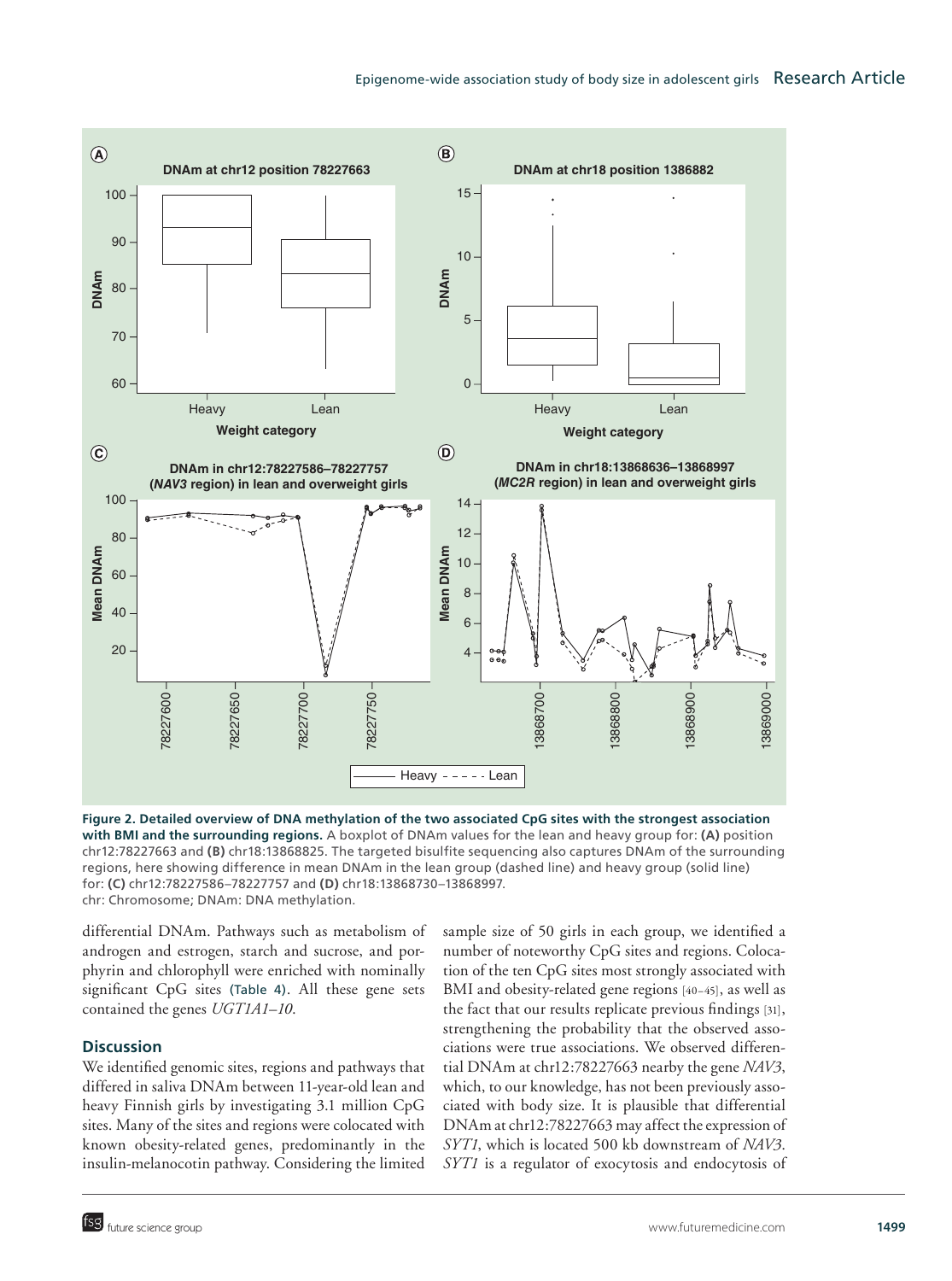|                                                                                                              | 8087171<br>821592<br>chr15<br>chr18<br>cnr12<br>chr7<br>chr4<br>chr5<br>chr3<br>chrX<br>chr4<br>chr1<br>chr7 | 142625882<br>49755876<br>70793386<br>77586199<br>59498717<br>99666133<br>43815128<br>3324770<br>3043200<br>Start | 142626550<br>59499229<br>77586240<br>99666378<br>49756190<br>43815324<br>70793517<br>8087220<br>3043540<br>3324967<br>821596<br>End | coverage<br>Mean<br>$\frac{4}{4}$<br>$\frac{8}{2}$<br>90<br>63<br>43<br>24<br>34<br>29<br>27<br>92<br>27 | $4.27 \times 10^{-04}$<br>$3.26 \times 10^{-04}$<br>$6.73 \times 10^{-06}$<br>$1.04 \times 10^{-04}$<br>$1.20 \times 10^{-04}$<br>$4.74 \times 10^{-04}$<br>$3.21 \times 10^{-04}$<br>$1.07 \times 10^{-04}$<br>$7.33 \times 10^{-05}$<br>$7.35 \times 10^{-04}$<br>$2.17 \times 10^{-04}$<br>p-value | Adjusted<br>p-value<br>0.036<br>0.020<br>0.026<br>0.082<br>0.067<br>0.093<br>0.101<br>0.78<br>0.78<br>0.78<br>0.17 | Heavy relative CpGs<br>to lean<br>⇄<br>⇄<br>$\leftarrow$<br>$\leftarrow$<br>$\overline{\phantom{0}}$<br>←<br>← | 36<br><u>၅</u><br>$\frac{8}{1}$<br>15<br>27<br>27<br>Б<br>∞<br>ဖ<br>$\sim$<br>m | CpGi:136/AMIGO03, RNF123, GMPPB,<br>NXN, gc16094767, rs62070219,<br>LDHAL6B, MYO1E, MIR2116<br>CpGi ID/close genes<br>KCNMB4, intron<br>13196/PCDH19<br><b>S609/ABLIM2</b><br>CpGi:76/MPL<br>rs62070218<br>5506/GRK4<br>CpGi:73<br>TRPV5<br><b>IP6K1</b><br>6512 |
|--------------------------------------------------------------------------------------------------------------|--------------------------------------------------------------------------------------------------------------|------------------------------------------------------------------------------------------------------------------|-------------------------------------------------------------------------------------------------------------------------------------|----------------------------------------------------------------------------------------------------------|-------------------------------------------------------------------------------------------------------------------------------------------------------------------------------------------------------------------------------------------------------------------------------------------------------|--------------------------------------------------------------------------------------------------------------------|----------------------------------------------------------------------------------------------------------------|---------------------------------------------------------------------------------|------------------------------------------------------------------------------------------------------------------------------------------------------------------------------------------------------------------------------------------------------------------|
| 22117/IGF2BD1<br>17<br>$\leftarrow$<br>0.78<br>$7.05 \times 10^{-04}$<br>49<br>47092197<br>47091975<br>chr17 |                                                                                                              |                                                                                                                  |                                                                                                                                     |                                                                                                          |                                                                                                                                                                                                                                                                                                       |                                                                                                                    |                                                                                                                |                                                                                 |                                                                                                                                                                                                                                                                  |

insulin-containing vesicles [46] and is associated with eating behavior in pigs [47].

The *MC2R* CpG island harbored the second strongest signal from a CpG site. The melanocortin system plays an important role in the pathogenesis of obesity and in metabolic syndrome [40]. Mutations in the *MC4R* gene are the most common cause of monogenic obesity in humans, and play a role in regulating energy expenditure and energy intake through the control of satiety. *MC3R* has a more subtle role in energy homeostasis [48], whereas *MC2R* is involved in the regulation of steroidogenesis and has recently been indicated to have a direct effect on adipose insulin sensitivity, endocrine function and thermogenesis [40]. Our findings support a role for *MC2R* in key adipose functions and further suggest that all melanocortin receptors play crucial roles in the regulation of energy balance [48]. Our data show that DNAm differs in at least three CpG sites within the CpG island upstream of *MC2R*, thus these entire regions should be investigated further. Most of the genes with the strongest associations (*MICAL2*, *TMOD1*, *SLC35D3*, *NRP2*, *IGFBPL1*) have been linked to obesity either directly or as a receptor of an obesity-related gene. *IGF* has consistently been identified as a differentially methylated region associated with BMI regardless of cell type [21,22], which we have now replicated in saliva.

TBS enables DNAm association analyses of single CpG sites, but also enables assessment of aggregated or correlated methylation within genes and regulatory regions, or regional assessment independent of annotation. With increased statistical power from aggregation of DNAm independently of annotation using 'Bumphunting' the strongest association was found upstream of the insulin-stimulated gene *IP6K1* [49]. We replicated the findings of Relton *et al.*, which showed associations between core blood *MPL* differential DNAm and childhood obesity [31], using 'Bumphunting'. Since our results based on saliva DNA replicated associations identified in core-blood DNAm [31], we might speculate that the differential DNAm found in saliva cells may already be present *in utero*. A detailed look at this region (Figure 3E) showed that lean adolescents had lower DNAm throughout a 200 bp region. A recent study indicated that a variant in the *GRK4* gene and high intake of sodium increase the risk of obesity [50]. Our CpG island association results, also benefitting from increased statistical power due to aggregation of methylation at CpG islands, indicate that DNAm in the upstream CpG island *GRK4* (Figure 3I) might also be of interest. The CpG island nearby *IGF2BP1* also demonstrated an association between the insulin pathway and DNAm in saliva. This finding replicates previous associations between *IGF2BP1* DNAm and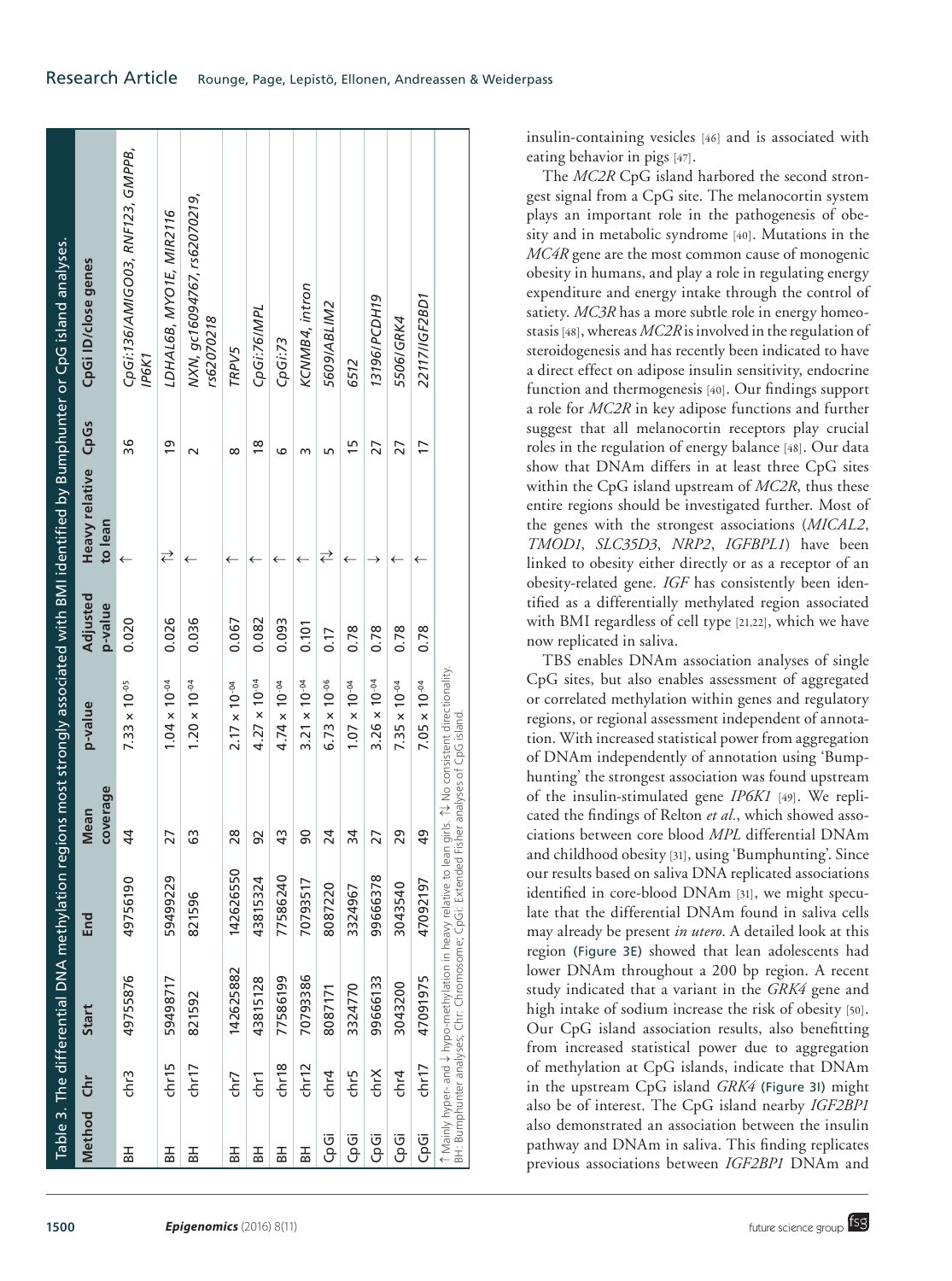## Epigenome-wide association study of body size in adolescent girls Research Article



**Figure 3. The mean CpG DNA methylation in lean (dashed line) and heavy (solid line) throughout the five regions with the strongest associations with BMI identified by Bumphunter and CpGi analyses.** The difference in DNA methylation means are due to a consecutive difference in the same direction **(C)**, **(E)**, **(F)** and **(J)**, differences with intermediate non-different CpGs in **(D)** and **(I)**, DNA methylation difference in a few CpGs illustrated by **(B)**, or alternating methylation levels illustrated by **(A)**, **(G)** and **(H)**. chr: Chromosome; DNAm: DNA methylation.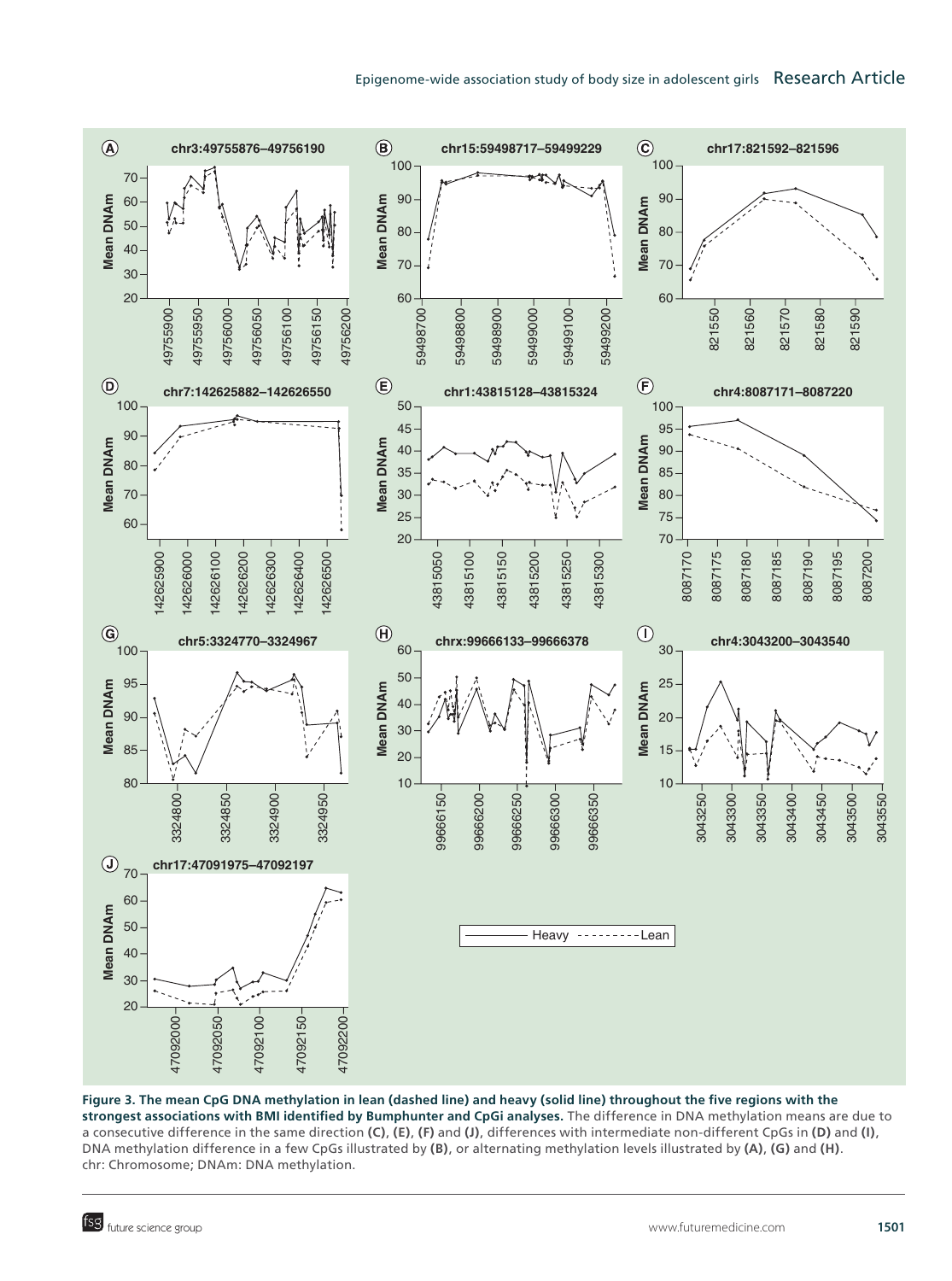| Table 4. Gene set enrichment analyses of CpG sites and islands associated to BMI and waist<br>circumference. |         |            |                                |
|--------------------------------------------------------------------------------------------------------------|---------|------------|--------------------------------|
| <b>Pathway</b>                                                                                               | p-value | <b>FDR</b> | Significant/selected/all genes |
| HSA00150 androgen and estrogen<br>metabolism                                                                 | 0.0010  | 0.060      | 40/40/54                       |
| HSA00860 porphyrin and chlorophyll<br>metabolism                                                             | < 0.001 | 0.084      | 31/32/41                       |
| Starch and sucrose metabolism                                                                                | 0.0020  | 0.141      | 32/32/44                       |
| Distance between gene and CpG site or island were 10 kb.<br>FDR: False discovery rate.                       |         |            |                                |

body mass [51], as well as a recent study on monozygotic twins, which indicated that the differences in DNAm are due to nonshared environmental factors that influence body weight [52].

Three pathways were enriched for differential DNAm, and previous studies have also shown obesity-related epigenetic changes in some of these pathways [53,54]. However, the enrichment in all three pathways was driven mainly by DNAm differences in the genes *UGT1A1*–*10*; thus further studies on these genes are warranted.

Several studies have identified associations between BMI and DNAm in the *H19/IGF2* region on chromosome 11 [21,22] and more recently in the *ABCG1* gene region on chromosome 21 [27,55]. None of these gene regions had signals among our top 100 findings, although two signals downstream of *H19* (chromosome 11, 2020577 and 2020553) were nominal significant (both with p-value = 0.002). We also identified a signal downstream of the *ABCG1* CpG island  $(p$ -value = 0.003). Lack of power and difference in tissue type (blood vs saliva) may explain why we did not replicate these findings.

All individuals in this study were girls born in the same year, removing potential confounding by age [8] and sex. 11-year-olds are also less likely to have a history of potential DNAm confounders such as dieting, medication use and smoking than older girls and adults [56,57]. Menarche was used as an indicator of puberty onset and likely effects DNAm levels [58,59]; hence, menarche status was included in the analytical models. This adjustment might conceal associations with regions such as the *CYP19A1* promoter CpG island, which has previously been found to be associated with puberty [58]. The study design used the extremes of the BMI curve. This design was chosen to compensate for the relatively small sample size but may mask similarities in DNAm among lean and heavy girls that differ in normal-weight adolescents. Although BMI is only an indicator of body fat in adolescents [60], it is likely that the substantial difference in BMI between the tenth and 90th percentiles indicates a clear distinction in body size between these groups.

Gene expression in saliva and DNAm may be influenced by factors such as diet. However, evaluating the potential role of reverse causation is an issue outside the scope of this study. Varying cell-type composition is a challenge in analyses of the saliva methylome, as it is in analyses of the blood methylome. There is a good reference cell-type composition for the blood methylome. A similar good reference does not exist for the saliva methylome. This, in combination with a lack of knowledge on the CpG sites outside the 450K array target [61], made a reference-free cell-type adjustment approach [62] impossible. A correlation between BMI in adolescents and cell-type composition in saliva is unlikely, thus we believe the results without this adjustment are valid.

Most recent EWAS studies were based on the Infinium human Methylation 450K or the older 27K array. However, our study used a TBS approach, which covered 84 Mb of the genome and enabled the detection of differential DNAm with high genomic resolution. While the 450K covers about approximately 1.7%, the TBS covered about 11.1% of the CpG sites in the human genome. Considering that most of the identified regions of interest presented here are not covered by 450K, this difference in resolution is important. It will be of great clinical interest to confirm the saliva DNAm associations to body size and the directionality of these findings. Further investigations of the epigenetic mechanisms of body mass regulation for each of the associations are warranted.

## **Conclusion & future perspective**

In summary, the saliva methylome EWAS of 50 lean and 50 heavy Finnish girls identified differentially methylated CpG sites. The two strongest signals were located near *NAV3* and *MC2R*. The substantial overlap with obesity- and insulin-related genes, including *MC2R*, *IGFBPL1*, *IP6K1* and *IGF2BP1*, and the replication of *MPL*, indicate true associations between the saliva methylome and BMI. Saliva is a readily available source of DNA that can shed light on the etiology of DNAm and obesity. In the future, saliva DNAm could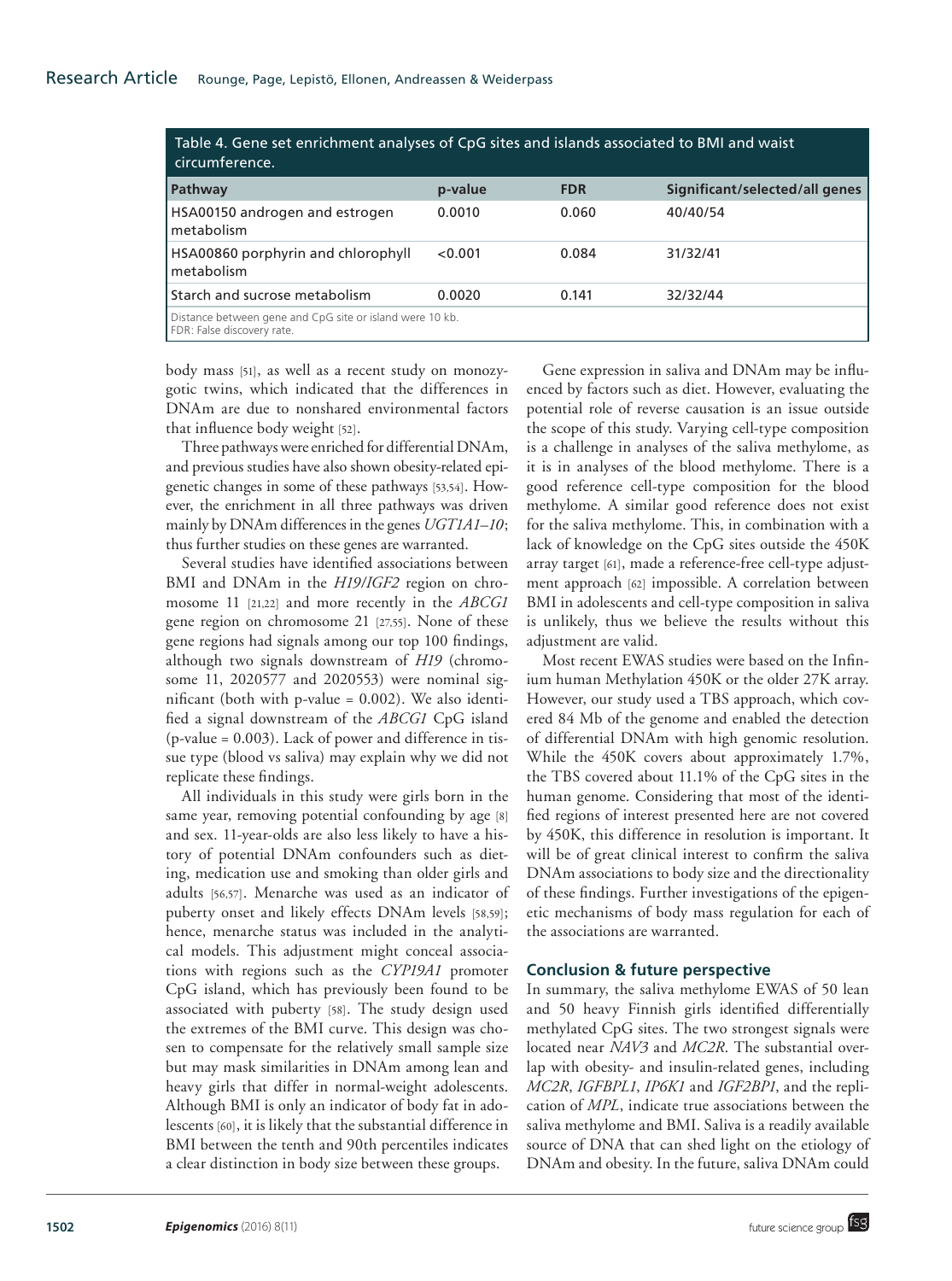be used as a biomarker to identify persons at risk of developing obesity.

#### Supplementary data

To view the supplementary data that accompany this paper please visit the journal website at: www.futuremedicine.com/ doi/full/10.2217/epi-2016-0045

#### Acknowledgements

The authors would like to thank the participants of the Fin-HIT study and the steering committee: S Simola, S Von Kreamer, J Skand, C Sarkkola and S Raju, for coordinating samples and data management; and J Erikson, E Roos and A-E Lehesjoki for supporting the study. The authors further thank the Institute for Molecular Medicine Finland (FIMM) biobank for sample handling and DNA extraction, and the FIMM technology center for sequencing and providing computational resources.

#### Financial & competing interests disclosure

This work was supported by the Folkhälsan Research Foundation: The Academy of Finland (grant number 250704); The Life and Health Medical Fund (grant number 1-23-28); The Swedish Cultural Foundation in Finland (grant number 15/0897); The Signe and Ane Gyllenberg Foundation (grant number 37-1977-43); and The Yrjö Jahnsson Foundation (grant number 11486). The authors have no other relevant affiliations or financial involvement with any organization or entity with a financial interest in or financial conflict with the subject matter or materials discussed in the manuscript apart from those disclosed.

Writing assistance was provided by Trudy Perdrix-Thoma at Professional Standards Editing, Inc. and was funded by the above-mentioned grants.

#### Ethical conduct of research

The Coordinating Ethics Committees of the Hospital Districts of Helsinki and Uusimaa approved the study, and informed consent was obtained from all adolescents and one of their legal guardians.

#### Open access

This work is licensed under the Creative Commons Attribution 4.0 License. To view a copy of this license, visit http:// creativecommons.org/licenses/by/4.0/

#### Executive summary

- • An epigenome-wide association study between lean and heavy 11-year-old girls identified differential DNA methylation in 100 CpG sites with p-values below  $5.28 \times 10^{-4}$ .
- • The two differential DNA methylation sites with the strongest association with BMI were located within the *NAV3* and *MC2R* genes.
- • Our finding support a role for *MC2R* in key adipose functions.
- • 'Bumphunting' identified seven associated regions; the region with the strongest association with BMI was located close to the diabetes-related *IP6K1* gene.
- • Associations between the *MPL* gene region and childhood obesity, previously shown in blood, were replicated in saliva.
- • The CpG islands upstream of *IGF2BP1* were among those that were most significantly associated with body size.
- • Gene set enrichment analysis identified diet-related pathways associated with body size.
- Associations between body size and methylation of CpG sites close to obesity- and insulin-related genes indicate an effect of the saliva methylome on BMI or *vice versa*.

#### **References**

Papers of special note have been highlighted as: • of interest; •• of considerable interest

- 1 Ng M, Fleming T, Robinson M *et al.* Global, regional, and national prevalence of overweight and obesity in children and adults during 1980–2013: a systematic analysis for the Global Burden of Disease Study 2013. *Lancet* 6736, 1–16 (2014).
- 2 Vuorela N, Saha M-T, Salo M. Prevalence of overweight and obesity in 5- and 12-year-old Finnish children in 1986 and 2006. *Acta Paediatr.* 98, 507–512 (2009).
- 3 Vuorela N, Saha MT, Salo MK. Change in prevalence of overweight and obesity in Finnish children – comparison between 1974 and 2001. *Acta Paediatr.* 100, 109–115 (2011).
- Park MH, Sovio U, Viner RM, Hardy RJ, Kinra S. Overweight in childhood, adolescence and adulthood and cardiovascular risk in later life: pooled analysis of three British birth cohorts. *PLoS ONE* 8, 3–8 (2013).
- 5 Hebebrand J, Hinney A. Environmental and genetic risk factors in obesity. *Child Adolesc. Psychiatr. Clin. N. Am.* 18, 83–94 (2009).
- 6 Locke AE, Kahali B, Berndt SI *et al.* Genetic studies of body mass index yield new insights for obesity biology. *Nature* 518, 197–206 (2015).
- 7 Boks MP, Derks EM, Weisenberger DJ, Strengman E, Janson E, Iris E. The relationship of DNA methylation with age, gender and genotype in twins and healthy controls. *PLoS ONE* 4, 21–23 (2009).
- 8 Horvath S. DNA methylation age of human tissues and cell types. *Genome Biol.* 14, R115 (2013).
- 9 Meissner A, Mikkelsen TS, Gu H *et al.* Genome-scale DNA methylation maps of pluripotent and differentiated cells. *Nature* 454, 766–770 (2010).
- 10 Breitling LP, Yang R, Korn B, Burwinkel B, Brenner H. Tobacco-smoking-related differential DNA methylation: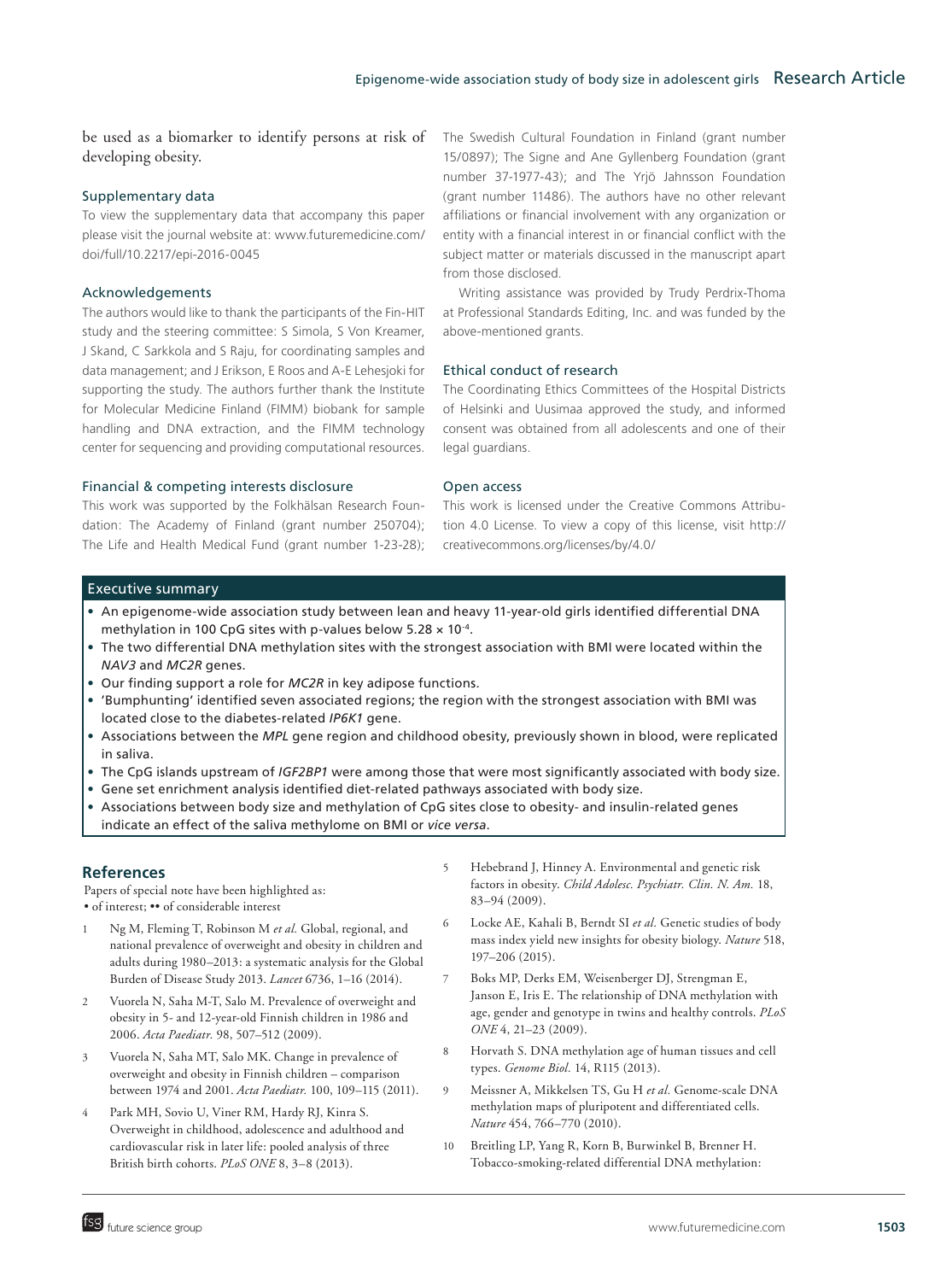27K discovery and replication. *Am. J. Hum. Genet.* 88, 450–457 (2011).

- 11 Wang D, Liu X, Zhou Y *et al.* Individual variation and longitudinal pattern of genome-wide DNA methylation from birth to the first two years of life. *Epigenetics* 7, 594–605 (2012).
- 12 Alisch RS, Barwick BG, Chopra P *et al.* Age-associated DNA methylation in pediatric populations age-associated DNA methylation in pediatric populations. *Genome Res.* 22, 623–632 (2012).
- 13 Jacoby M, Gohrbandt S, Clausse V, Brons NH, Muller CP. Interindividual variability and co-regulation of DNA methylation differ among blood cell populations. *Epigenetics* 7, 1421–1434 (2012).
- 14 van Dijk SJ, Molloy PL, Varinli H, Morrison JL, Muhlhausler BS. Epigenetics and human obesity. *Int. J. Obes. (Lond.)* 39, 1–13 (2014).
- **•• Provides overview of global methylation, gene specific and genome-wide methylation associated to human obesity from 46 recent studies.**
- 15 Ziller MJ, Gu H, Müller F *et al.* Charting a dynamic DNA methylation landscape of the human genome. *Nature* 500, 477–481 (2013).
- 16 Adalsteinsson BT, Gudnason H, Aspelund T *et al.* Heterogeneity in white blood cells has potential to confound DNA methylation measurements. *PLoS ONE* 7, 1–9 (2012).
- 17 Talens RP, Boomsma DI, Tobi EW *et al.* Variation, patterns, and temporal stability of DNA methylation: considerations for epigenetic epidemiology. *FASEB J.* 24, 3135–3144 (2010).
- 18 Dolinoy DC. The agouti mouse model: an epigenetic biosensor for nutritional and environmental alterations on the fetal epigenome. *Mutr. Rev.* 29, 997–1003 (2008).
- 19 Öst A, Lempradl A, Casas E *et al.* Paternal diet defines offspring chromatin state and intergenerational obesity. *Cell* 159, 1352–1364 (2014).
- 20 Lavebratt C, Almgren M, Ekström TJ. Epigenetic regulation in obesity. *Int. J. Obes.* 36, 757–765 (2012).
- **• Reviews the evidence of the epigenetic mechanisms in the regulation of obesity.**
- 21 Drake AJ, McPherson RC, Godfrey KM *et al.* An unbalanced maternal diet in pregnancy associates with offspring epigenetic changes in genes controlling glucocorticoid action and foetal growth. *Clin. Endocrinol. (Oxf.)* 77, 808–815 (2012).
- 22 Huang R-C, Galati JC, Burrows S *et al.* DNA methylation of the IGF2/H19 imprinting control region and adiposity distribution in young adults. *Clin. Epigenetics* 4, 21 (2012).
- **• Shows associations between IGF2/H19 methylation subcutaneous fat in adolescents.**
- 23 Almén MS, Nilsson EK, Jacobsson JA *et al.* Genome-wide analysis reveals DNA methylation markers that vary with both age and obesity. *Gene* 548, 61–67 (2014).
- 24 Xu X, Su S, Barnes VA *et al.* A genome-wide methylation study on obesity: differential variability and differential methylation. *Epigenetics* 8, 522–533 (2013).
- 25 Plagemann A, Harder T, Brunn M *et al.* Hypothalamic proopiomelanocortin promoter methylation becomes altered by early overfeeding: an epigenetic model of obesity and the metabolic syndrome. *J. Physiol.* 587, 4963–4976 (2009).
- 26 Kuroda A, Rauch TA, Todorov I *et al.* Insulin gene expression is regulated by DNA methylation. *PLoS ONE* 4, e6953 (2009).
- 27 Demerath EW, Guan W, Grove ML *et al.* Epigenome-wide association study (EWAS) of BMI, BMI change, and waist circumference in African American adults identifies multiple replicated loci. *Hum. Mol. Genet.* 24, 4464–4479 (2015).
- 28 Dick KJ, Nelson CP, Tsaprouni L *et al.* DNA methylation and body-mass index: a genome-wide analysis. *Lancet* 6736,  $1-9(2014)$ .
- **•• Large genome-wide analysis study of methylation at CpG sites in relation to BMI in European adults. The discovery sample set included blood-based methylation data from 479 individuals and the findings were replicated in over 2000 individuals.**
- 29 Moleres A, Campión J, Milagro FI *et al.* Differential DNA methylation patterns between high and low responders to a weight loss intervention in overweight or obese adolescents: the EVASYON study. *FASEB J.* 27, 2504–2512 (2013).
- 30 Godfrey KM, Sheppard A, Gluckman PD *et al.* Epigenetic gene promoter methylation at birth is associated with child's later adiposity. *Diabetes* 60, 1528–1534 (2011).
- 31 Relton CL, Groom A, St. Pourcain B *et al.* DNA methylation patterns in cord blood DNA and body size in childhood. *PLoS ONE* 7, e31821 (2012).
- **•• Study on DNA methylation levels at birth associated with body size later in childhood. They observed associations between DNA methylation in the** *MPL* **gene region and lean mass.**
- 32 GitHub: Victorian-Bioinformatics-Consortium. [https://github.com](https://github.com/Victorian-Bioinformatics-Consortium/nesoni)
- 33 Krueger F, Andrews SR. Bismark: a flexible aligner and methylation caller for Bisulfite-Seq applications. *Bioinformatics* 27, 1571–1572 (2011).
- 34 Langmead B, Salzberg S. Fast gapped-read alignment with Bowtie 2. *Nat. Methods* 9, 357–359 (2012).
- 35 Jaffe AE, Murakami P, Lee H *et al.* Bump hunting to identify differentially methylated regions in epigenetic epidemiology studies. *Int. J. Epidemiol.* 41, 200–209 (2012).
- 36 Hou C-D. A simple approximation for the distribution of the weighted combination of non-independent or independent probabilities. *Stat. Probab. Lett.* 73, 179–187 (2005).
- 37 Aryee MJ, Jaffe AE, Corrada-Bravo H *et al.* Minfi: a flexible and comprehensive bioconductor package for the analysis of Infinium DNA methylation microarrays. *Bioinformatics* 30, 1363–1369 (2014)
- 38 Turner SD. qqman: an R package for visualizing GWAS results using Q-Q and manhattan plots. *bioRxiv* doi:10.1101/005165 (2014) (Epub ahead of print).
- 39 Zhang K, Cui S, Chang S, Zhang L, Wang J. i-GSEA4GWAS: a web server for identification of pathways/ gene sets associated with traits by applying an improved gene